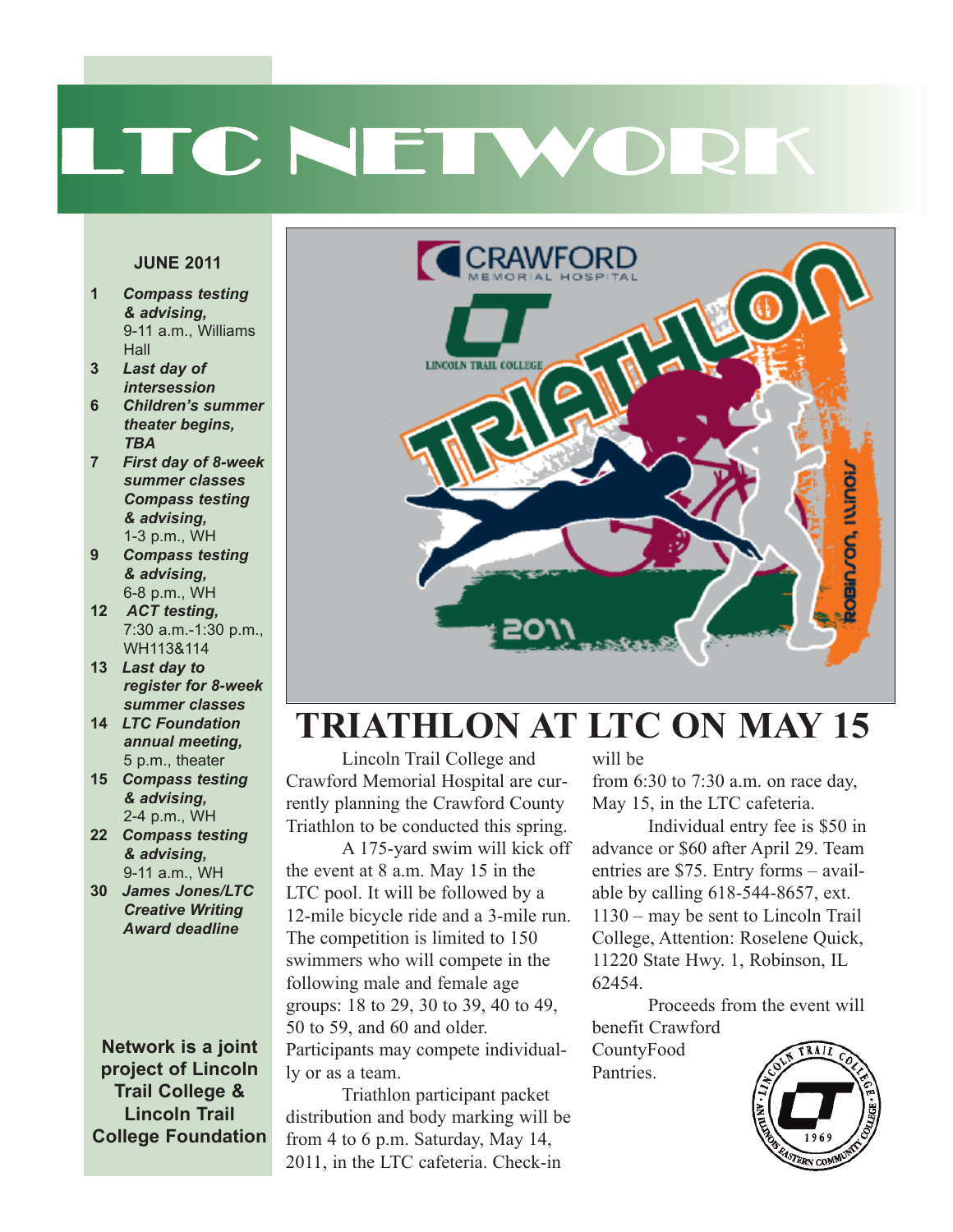# **LTC ANNOUNCES SUMMER REGISTRATION**

Lincoln Trail College is now registering students for summer condensed session and eight-week summer semester classes.

Condensed courses allow students to complete coursework in less than eight weeks. The courses included are: General Biology (LSC 1101) May 16 to June 29; General Microbiology (LSC 2110), Human Anatomy and Physiology (LSC 2111), and Ethics in the Medical Community (PHI 2141) May 23 to July 7. Introduction to Human Pathophysiology (LSC2114) May 16 to July 7. Elementary Spanish I (SPN 1111), Elementary Spanish II (SPN 1121), Security Procedures (CYS 1201), Conversational Spanish (HUM 2198), Circuit Fitness Training (PEI 1100), June 7 to July 1; Intermediate Spanish I (SPN 2112), Intermediate Spanish II (SPN 2121), Security Procedures II (CYS 2201), Conversational Spanish II (HUM 2198), and Advanced Circuit Fitness Training (PEI 2100), July 5 to Aug. 2.

The following regular eight-week summer courses begin June 7 and conclude with final exams Aug. 1 and 2. The courses are: Beginning Keyboarding (BOC 1201), Basic Welding (WEL 1201), Ornamental Art Welding (WEL 1201), Basic Reading Skills (REM 0401), Business Computer Systems (DAP 1201), Composition I (ENG 1111), Composition and Analysis (ENG 1121), Conversational Chinese (HUM 2198), Spanish for Missions (HUM 2198), College Algebra (MTH 1102), Trigonometry (MTH 1105), Introduction to Statistics (MTH 1131), Intermediate Algebra (PRE 0420), Basic Mathematics (REM 0420), Beginning Algebra (REM 0421), Music Appreciation (MUS 1102), History of American Music (MUS 1102), Technical Mathematics (MTH 1201), Government of the U.S. (PLS 2101), General Psychology I (PSY 1101), Fundamentals of Effective Speaking (SPE 1101), Interpersonal

Communications (SPE 1111), Understanding Art (ART 2101), Topics/Ceramics (HUM 2198).

Other courses include Basic Nurse Assistant Training (HEA 1203), which begins May 24 and Karate I (PEI 1109), Karate II (PEI 1110), Karate III (PEI 2102), and Karate IV (PEI 2103) beginning May 16.

Online offerings through LTC this summer include: Cinema Appreciation (ART 1141), Principles of Macroeconomics (ECN 2101), Intro to Physical Geography (GEG 1101), Introductory Meteorology (GEG 1103), History of Eastern Civilization I (HIS 1104), Intro to Latin American Culture (HUM 2131), Intro to Asian Culture (HUM 2151), Forging the American Character (HUM 2161), Introduction to Literature (LIT 2101), English Literature since 1800 (LIT 2122), Mythology (LIT 2181), Intro to Pathophysiology (LSC 2114), Philosophy of Religion (PHI 2121), Intro to Physical Science (PSC 1101), Intro to Astronomy (PSC 1111), Intro to Astronomy Lab (PSC 1112), Adolescent Psychology (PSY 2105), Abnormal Psychology (PSY 2111), Remedial English I (REM 0410), Marriage and Family (SOC 2103), Death and Dying (SOC 2104), and Sociology of Aging (SOC 2108), and Computer Applications (TEL 1275). Prior to enrolling in an online class, students must successfully complete Intro to Online Learning (CIS 1104).

Summer schedules are available by calling 618-544- 8657, toll-free 866-582-4322, visiting www.iecc.edu/ltc, or on Lincoln Trail College's fan page on Facebook. To schedule an appointment with an advisor, or to register, call Admissions at 618-544-8657, ext. 1097. Returning students are invited to register online. Payment is due June 7th for regular eight-week courses; however, payment is due the first day of any class that begins outside of the eight-week session.

### **RAIN BARREL INSTALLATION**

Students in Paul Stouse's horticulture class at Lincoln Trail College recently installed a rain barrel outside the greenhouse. The rain barrel was painted by students at New Hebron Christian School.